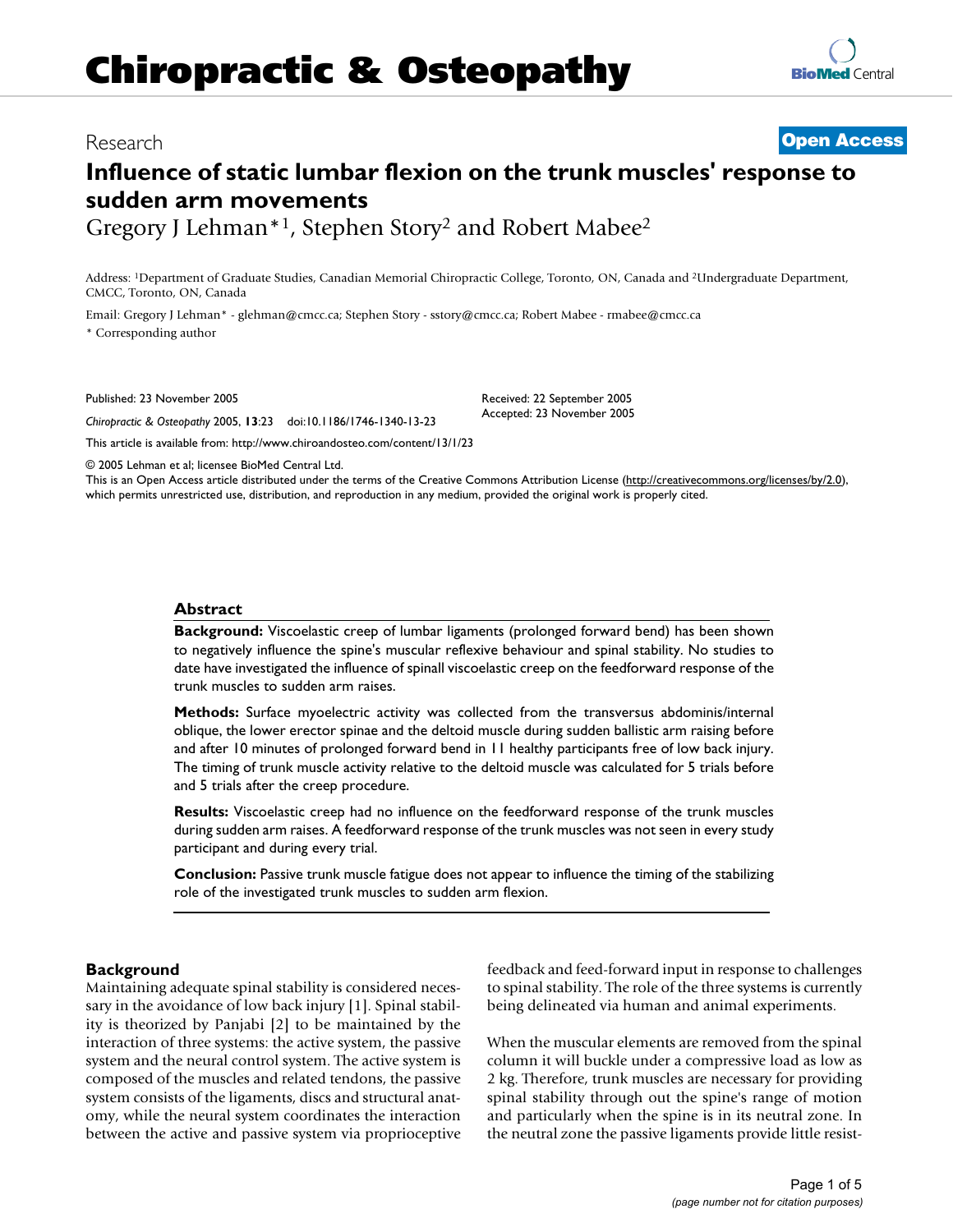ance to movement and therefore provide little stability. Muscles function much like guy wires on a ship's mast. The greater the tension in the guy wires and the greater the number of guy wires, the greater the stability and load supported by the mast. Adequate muscular activation is therefore necessary to achieve joint stability. Cholewicki et al [3] demonstrated that at a neutral spinal posture trunk muscles show a co-activation level of 1.7% of their maximum activity (MVC). When the spine is loaded (32 kg) the stability demands increase and muscle co-activation increases to 2.9% of MVC. Patients with low back injury have been shown to have higher trunk muscle coactivation possibly as a response to stabilize their relatively unstable spines compared with a pain free population  $[4]$ .

The work of Solomonow and colleagues has shown that ligaments appear to function more as proprioceptive feedback than as structural supporting elements [5,6].

Solomonow et al [5] have demonstrated that loading and stimulation of the supraspinal ligaments in a feline model and humans during surgery results in reflexive muscle activation of the multifidus muscle. This reflexive activation suggests that the multifidus is responding to a change in stability (the strain of the ligament) by increasing its activation and in turn attempting to stabilize the spine. This reflexive muscle activation relationship has also been demonstrated between the discs and the multifidus [7] and the SI joint and the gluteus maximus, multfidus and longissimus [8].

External factors may influence the stability of the spine and the interaction between the three systems. Fatigue, vibration and low back pain have been shown to increase the time between sudden loading of the spine (the spine is either abruptly bent forward or backward or perturbed in some manner) and the trunk muscle's response to this perturbation in any attempt to stabilize the spinal system [9,10]. This increased latency response suggests that the spine may become unstable because of external factors.

Viscoelastic creep of the supraspinal ligament due to repetitive flexion has also been shown to compromise spinal stability. In a feline model repetitive static and dynamic flexion (resulting in creep of the ligaments) has resulted in; an attenuation of the protective reflexive response of the multifidus, muscle spasm and a delayed hyperexcitability of trunk muscles [11-13]. The human equivalent of these feline experiments have occurred with participants holding a forward bend posture for more than 10 minutes to induce viscoelastic creep of the lumbar spinal tissues. Solomonow [14] investigated the influence of static and repetitive forward bending on the flexionrelaxation phenomenon (FRP) during forward bending.

The flexion relaxation phenomonen is the occurrence of muscle activity silence during a small range of motion around peak forward bending. It is believed that at peak flexion the flexor Moment created by forward bending is resisted by the passive tissues rather than active muscular contraction [15]. Following static lumbar flexion Solomonow [14] found that the creep developed in the viscoelastic structures of the spine caused the erector spinae muscles to remain active longer during anterior flexion and to become active earlier during extension. Granata et al [16] investigated the influence of viscoelastic creep of the lumbar spine on the trunk muscle's reflexive response to sudden loading. Explained simply, this experimental procedure sees a participant suddenly pulled forward. The trunk muscles respond reflexively to the forward displacement of the trunk and become reflexively active to stabilize the spine and volitionally active to return the spine to its neutral position. Experimenters measured the time that the trunk motion occurred, how much force was applied to cause the perturbation and the resulting onset time and amplitude of the EMG signals of the trunk muscles to calculate the timing of reflexive trunk muscle activation as well as the reflexive gain of the trunk muscles. Granata [16] found that following 15 minutes of lumbar viscoelastic creep there was a tendency toward an increase in the gain of the reflexive response but no change in reflex onset latency.

The transverse abdominis has been shown to be an important muscle in providing stability to the lumbar spine and the sacroiliac joint [17,18]. In addition to providing stability to the sacroiliac joint via a force closure mechanism[18] the transverse abdominis appears to act in an anticipatory feedforward manner to self-induced spinal instability/perturbation (i.e. rapid arm raising) [17]. During rapid upper limb movement the transverse abdominis has been shown to become active before the activation or within 50 milliseconds of the primary mover of the upper arm. This feedforward response (defined as occurring within 100 ms before deltoid onset and 50 ms after deltoid onset) is assumed to provide the spinal stability needed to counteract the instability created by the sudden limb movement. In patients with low back injury this feedforward response to sudden limb movement is delayed- the transverse abdominis fails to respond in a feedforward manner [17]. While the influence of viscoelastic creep on muscle function on spine stability properties has been studied extensively, no work has investigated the influence of viscoelastic creep on the superficial transverse abdominis' feedforward response to spine instability induced by sudden arm movement. The aim of this study was to measure the influence of viscoelastic creep on trunk stability as measured by the transverse abdominis' and erector spinae's activation onset timing to sudden rapid arm movement.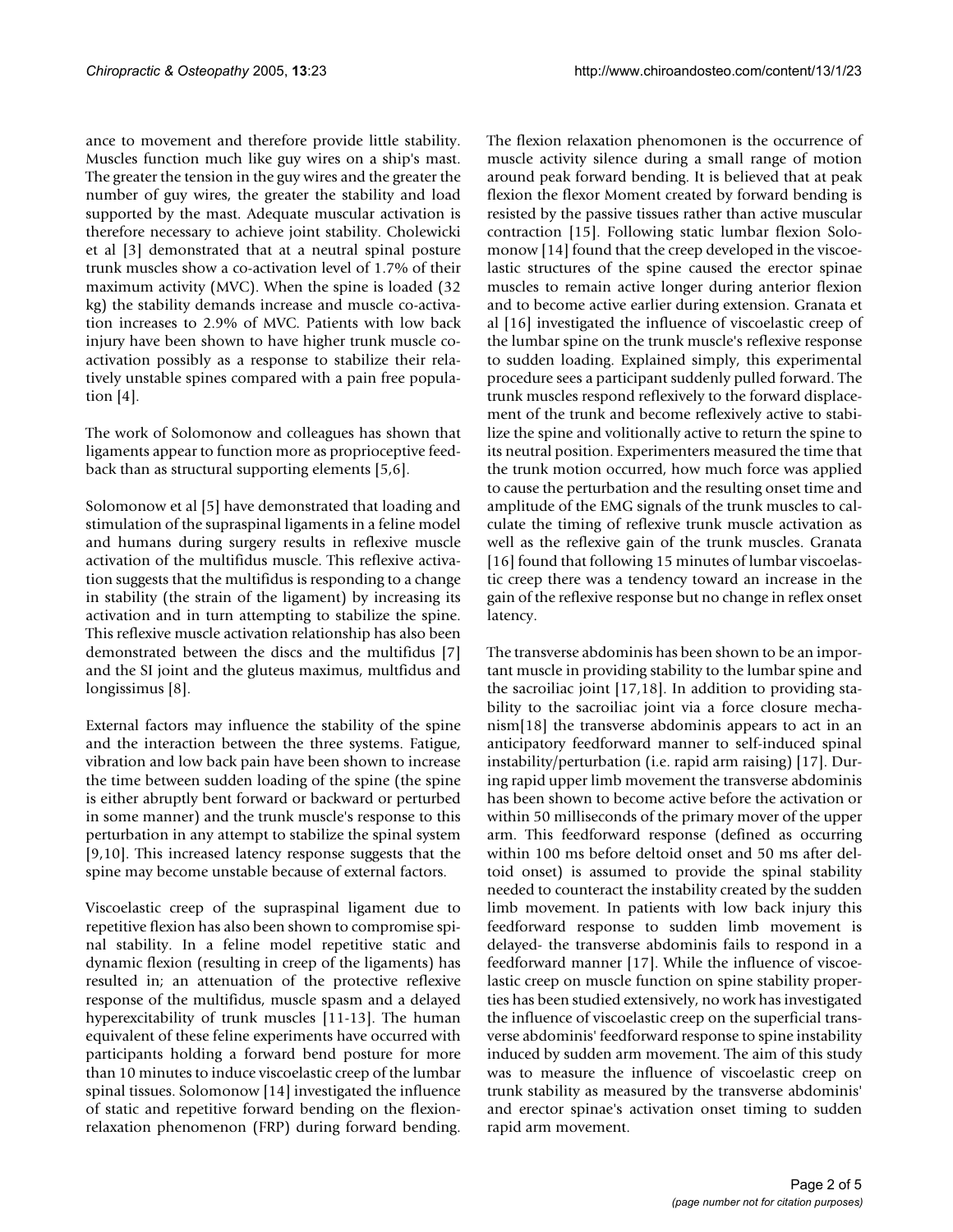#### **Methods**

#### *Subject Characteristics and Inclusion Criteria*

Eleven healthy males and females with no back, hip or upper limb pain or a history of pain within 3 months and low levels of adipose tissue were recruited from a convenience sample of college age (24 to 30 years old) students. Participants read and signed an information and consent form detailing the experiment approved by the Research Ethics Board of the investigating institution (Canadian Memorial Chiropractic College).

#### *Experimental Procedure*

The surface myoelectric activity – and subsequent muscle onsets – of the right transverse abdominis/internal oblique and erector spinae (at L3) was recorded during ballistic raising of the right arm into flexion of 90°. This experimental task occurred immediately before and immediately after a 10 minute static flexion stretch of the lumbar spine-inducing viscoelastic creep.

#### *EMG Collection and Hardware Characteristics*

Disposable bipolar Ag-AgCl disc surface electrodes (Bortec EMG, Calgary, AB) with a diameter of one cm were adhered unilaterally over the muscle groups studied with a fixed centre to centre spacing of 1 cm. EMG electrodes were placed parallel with the muscle fibres, on the skin above the right deltoid, right erector spinae (at the level of L3, 3–4 cm lateral to the spinous process, parallel to the muscle fibres) and right transverse abdominis/ internal oblique (approximately 2 cm medial and inferior to the Anterior Superior Iliac Spine, at an angle facing the umbilicus). This site for the transverse abdominis/internal oblique has been shown to be a reliable and valid indicator of measuring the feedforward response of the transverse abdominis with surface EMG electrodes [19]. Raw EMG was amplified between 1000 and 20,000 times depending on the subject. The amplifier had a CMRR of 10,000:1 (Bortec EMG, Calgary AB, Canada). Raw EMG was band pass filtered (10 and 1000 Hz) and A/D converted at 2048 Hz using a NI data acquisition system controlled by Delsys EMGWorks software (Delsys EMG, Boston, MA).

#### *Sudden arm movement task*

Myoelectric activity from the ipsilateral muscles was collected while the subject ballistically raised their right arm to a position parallel to the floor. Participants faced a wall and the experimenter randomly demanded the initiation of shoulder flexion in an attempt to prevent preactivation of the muscles. Five repetitions of this movement occurred over the course of 20 seconds. If the experimenter noticed volitional preactivation (abdominal bracing) in any of the muscle groups the trials were repeated.

#### *Viscoelastic Creep Stretching Procedure*

Subjects warmed up the spine with moderate trunk flexion and extension movements prior to the start of the forward flexion stretch. Subjects were then placed in a seated posture with their knees flexed (between 90–120 degrees) and the hips flexed and externally rotated to allow the soles of the subject's feet to touch one another. The subject then maximally forward flexed their spine and attempted to "hang" on the passive tissues with no attempt to resist the forward bend with muscle activitation. This position was held for 10 minutes.

#### *EMG Processing & Calculation of Muscle Onsets*

The latency time from initiation of deltoid activity to trunk muscle activation was found by determining the time between the onset of deltoid firing and the onset of muscle activation for each of the 2 trunk muscles assessed. The threshold for considering when a muscle was considered "on" occurred when its level of activity was greater than 3 standard deviations of the mean activity found during a 400 millisecond baseline period before the five trials of sudden arm movements occurred. The average latency of the 5 trials from each sudden arm movement session (before and after viscoelastic stretching) was calculated.

After the EMG was collected and stored it was processed using EMG analysis software (EMG Works, Delsys, Boston USA) and a Microsoft Excel spreadsheet program. The raw signal first had its bias removed, was full wave rectified, dual pass filtered at 50 Hz (6<sup>th</sup> order Butterworth digital filter) and then a moving average (50 ms with an overlap 49 ms) was applied to the data. The moving average ensures that the point in time exceeding the calculated threshold exceeds that threshold, on average, for at least 50 ms in an attempt to avoid false muscle onsets. The data was then exported to an Excel file where the mean and standard deviations of the resting signal were calculated and the point in time that the signal exceeded the threshold value was identified mathematically and confirmed visually. This ensured a visual validation of the muscle onset.

#### *Statistical Analysis*

A paired t-test at the 5% level of significance was used to assess if there is a difference between the average pre-creep and post-creep latency time for the erector spinae and transverse abdominis/internal oblique. Additionally, trials were classified as satisfying the feedforward criteria (muscle onset within 50 ms after the onset of the deltoid and within 100 ms before the onset of deltoid firing). Descriptive statistics of the percentage of trials satisfying the feedforward criteria were calculated. Last, group averages for the different muscles and conditions were found from the trials satisfying the feedforward criteria and paired t-tests were used to determine if statistically signif-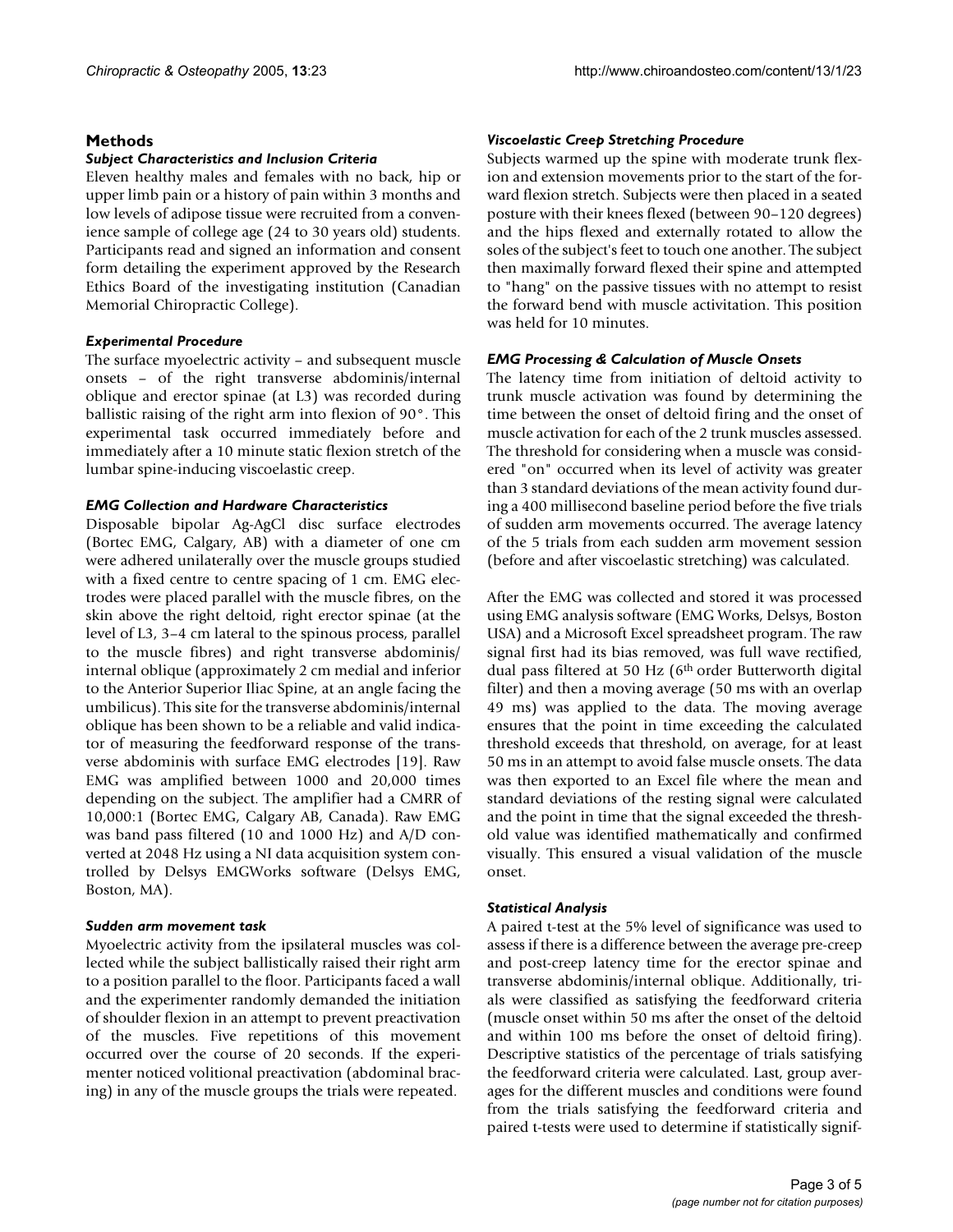

#### Figure 1

Myoelectric activity of one trial of during a sudden arm raise. A bias to the EMG amplitude has been added to the TransverseAbdominis/Internal Oblique (TrAb) and the Erector Spinae (ESp) for ease of viewing.

icant differences existed between the pre and post creep conditions for those trials satisfying the feedforward criteria.

#### **Results**

The group average for muscle activation delay (after the onset of the deltoid) for transverse abdominus/internal oblique was 59.2 milliseconds (95% Confidence Interval (CI) of 22.5–96.0) for pre-creep and 62.7 (CI = 3 1.5– 94.0) for post-creep (positive values indicate that the muscle activation occurred after the deltoid onset). For the erector spinae, delayed muscle activation was 56.9 ms (CI = 1 4.7–99.0) for pre-creep and 69.5 ms (CI = 34.2–104.7) for post-creep. There was no statistical difference in muscle onset latency pre and post the viscoelastic creep protocol. Figure 1 shows a sample (rectified raw EMG) of one trial during the sudden arm raising. The percentage of trials which responded in a feedforward response was also calculated for each muscle and each condition. The transverse abdominis/internal oblique showed a feedforward response during 49% (pre-creep) and 52.7% (post creep) of all trials. The erector spine showed a feedforward response during 60% (pre-creep) and 45.4% (post-creep) of all trials. For individual trial **averages,** only 4/11 participants demonstrated an average transverse abdominis latency response that could be categorized as feedforward for both the pre and post creep conditions. For the erector spinae muscle 5/11 participants showed average feedforward activation pre creep and 6/11 demonstrated an average feedforward response post-creep.

A secondary analysis was done that only included data from trials that satisfied the feedforward criteria. No significant difference was found between the means for both

the transverse abdominis and erector spinae pre and post creep protocol. The transverse abdominis group average for those that satisfied the feedforward criteria  $(n = 8)$  was 16.7 ms (CI = -1.4–34.9) pre-creep and 26.7 (CI = 13.2– 40.2) post creep. The average for the erector spinae pre creep group  $(n = 11)$  was 12.0 ms  $(Cl = -5.5-29.5)$  and post creep was 10.1 ms (CI = -10.5–30.8).

#### **Discussion**

The aim of this study was to determine if prolonged trunk flexion influenced the timing of trunk muscle activation during sudden ballistic arm raises. We found that a forward stretching protocol did not result in a change in the timing of muscle activation onsets for the transverse abdominis/internal oblique and the lower erector spinae as measured from the surface EMG. This finding is in agreement with the work of Granata et al [16] who documented no change in the timing of reflexive muscle activation during random trunk perturbations. The viscoelastic creep stretching procedure used in our study is essentially a means of fatiguing the passive components of the soft tissue posterior elements of the spine. Previous to our study no work had documented the effect of *passive* fatigue on the trunk muscle response to sudden arm raises. However, other researchers have investigated the influence of *active* muscular fatigue on the trunk muscles response to sudden arm raises. Allison and Henry [20] investigated the influence of active muscular fatigue on the trunk muscles *feedforward* response to sudden arm movement and found that following erector spinae fatigue the external oblique muscle onset occurred earlier during trials that exhibited feedforward behaviour. When all trunk muscles (rectus abdominis, external oblique, internal oblique, longissimus and transverse abdominis) were grouped together by side the average onset occurred earlier after active fatigue, while individually there were only trends toward a decrease in the muscle activation onset. In the pilot phase of our study we were unable to consistently find muscle activation in the rectus abdominis and external oblique in response to a sudden arm movement, thus those muscles were excluded from the experiment and the subsequent data collection sessions. This was also seen in the study by Allison and Henry [20] who found inconsistencies in the whether a muscle fired in response to sudden arm raising.

We are uncertain why passive fatigue of spinal tissue did not result in changes in the timing of reflexive or anticipatory trunk muscle onsets yet active fatigue of the trunk muscles appears to result in an earlier onset when muscle firing occurs. One possible explanation for the lack of influence of viscoelastic creep on the feedforward trunk muscle latency may be posture dependent. It is assumed that constant forward bend (the viscoelastic creep stretching protocol) would influence the stiffness of the poste-